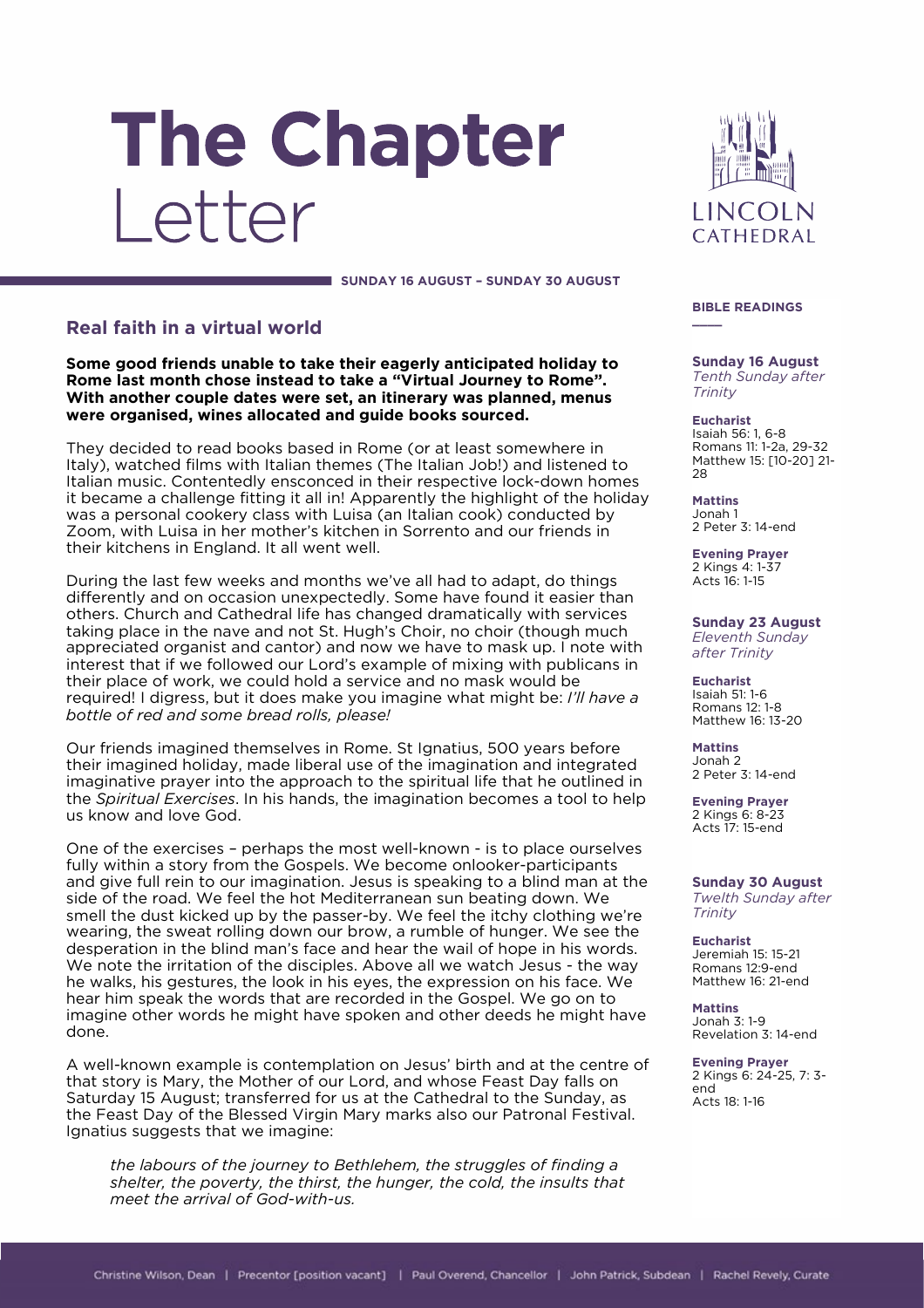Ignatius wants us to meet Mary, to understand her love of God and her obedience to his command; Ignatius above all wants us to experience Jesus. He wants Jesus to fill our senses. He wants us to meet him.

Imaginative prayer makes the Jesus of the Gospels our Jesus. It helps us develop a unique and personal relationship with him. We watch Jesus' face. We listen to the way he speaks. We notice how people respond to him. These imaginative details bring us to know Jesus as more than a name or a historical figure in a book. He is a living person. We say what the villagers in John's Gospel told the Samaritan woman: "It is no longer because of what you said that we believe, for we have heard for ourselves, and we know that this is truly the Saviour of the world.'

Amidst all the changes and chances of this present life, Jesus of Nazareth is as real as he always has been: wanting us, desiring us to enter into a real and meaningful, faithful and loving relationship with him and with one another. This is not "Virtual Living", not "Zoom Church" (which we're told to believe is as good as the real thing – but without fellowship, companionship, warmth and camaraderie, i.e. anything that makes it human); this is real faith with the Jesus who wishes to meet us in person.

# JOHN PATRICK, SUBDEAN

## **Worship & Mission**

## **Patronal festival**

**\_\_\_\_**

Lincoln Cathedral is also known as the Cathedral Church of the Blessed Virgin Mary of Lincoln.

It is dedicated to Christ's mother Mary. From medieval times, she has been regarded as the protector of both the cathedral and the city of Lincoln.

You are invited to join us this Sunday at 9.30am for the Patronal Festival Eucharist on the feast of the Blessed Virgin Mary.

You can download the Order of Service here: [https://lincolncathedral.com/worship](https://lincolncathedral.com/worship-music/home-worship-resources/orders-of-service/)[music/home-worship-resources/orders-of](https://lincolncathedral.com/worship-music/home-worship-resources/orders-of-service/)[service/](https://lincolncathedral.com/worship-music/home-worship-resources/orders-of-service/)



## **Worship & Mission cont**

**Daily worship**

## **Monday**

**\_\_\_\_**

8am – Morning Prayer – St Hugh's Shrine. 5.30pm – Evening Prayer – St Hugh's Shrine. **Tuesday**

8am – Morning Prayer – St Hugh's Shrine. 8.30am – Holy Communion. 5.30pm – Evening Prayer – St Hugh's Shrine. **Wednesday** 8am – Morning Prayer – St Hugh's

Shrine. 5.30pm – Evening Prayer – St Hugh's Shrine.

## **Thursday**

8am – Morning Prayer – St Hugh's Shrine 8.30am – Holy Communion 5.30pm – Evening Prayer – St Hugh's Shrine. **Friday** 8am – Morning Prayer – St Hugh's Shrine.

5.30pm – Evening Prayer – St Hugh's Shrine. **Saturday**

8am – Morning Prayer – St Hugh's Shrine 5.30pm – Evening Prayer – St Hugh's Shrine. **Sunday**

7.45am – Litany – St Hugh's Shrine. 8am – Holy communion (BCP) – St Hugh's Shrine. 9.30am – Holy Communion – Nave.

3.45pm – Evening Prayer – St Hugh's Shrine.

#### **Face coverings**

Please remember that it is now mandatory to wear face coverings in places of worship. Thank you as always for your help and cooperation.